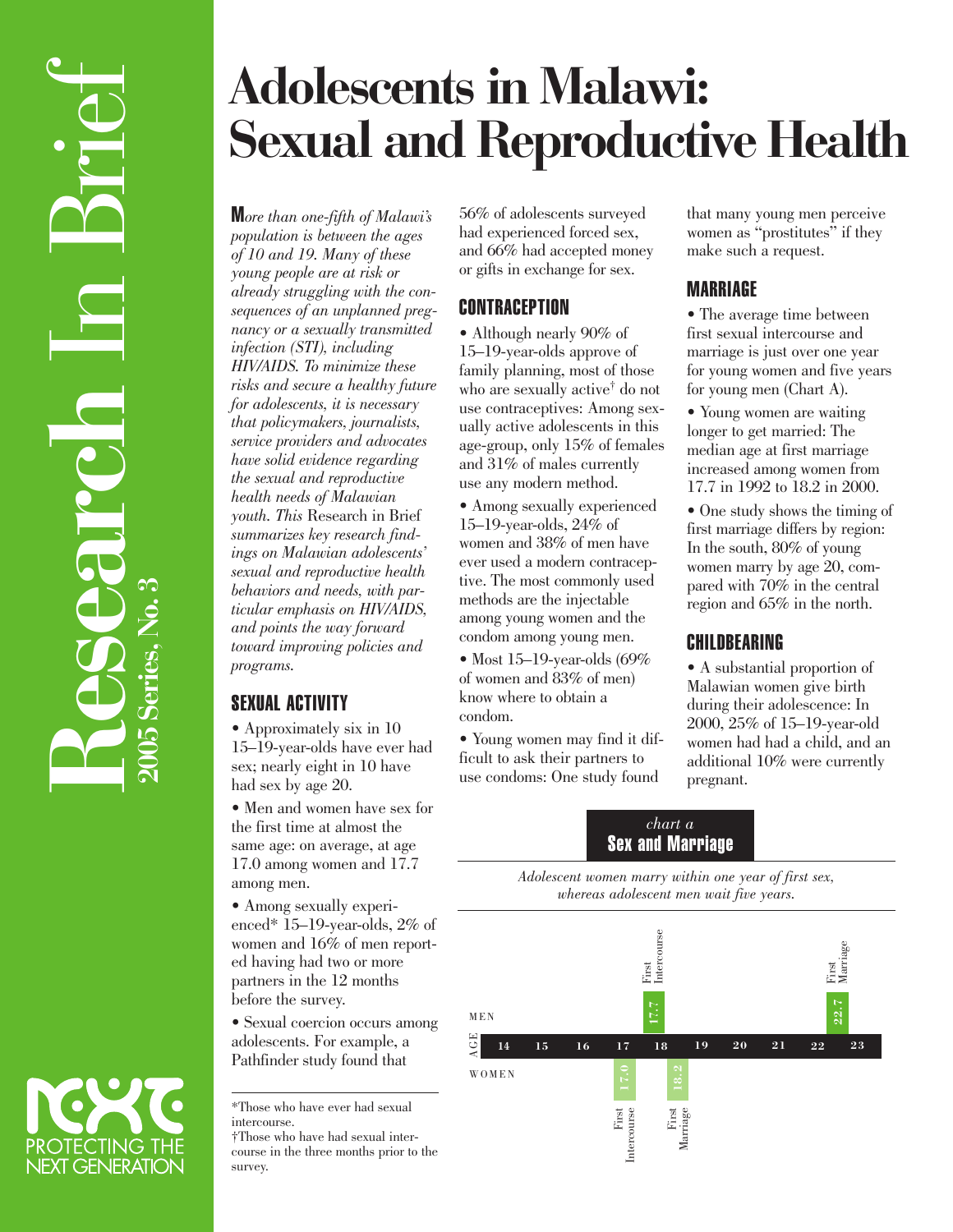• Nearly half of women aged 18–19 have had a child, and 16% are currently pregnant.

• Three percent of men aged 15–19 are fathers.

#### ABORTION

• Local studies suggest that abortion occurs among adolescents, although national data do not exist to assess the frequency. Most abortions are performed under unsafe conditions because abortion is illegal in Malawi, except to save a woman's life.

• Hospital-based figures indicate that abortion complications are the most common reason for admission to the gynecological wards in Malawi's major hospitals.

• At Queen Elizabeth Central Hospital, 68% of admissions to the gynecological ward in 1994 were due to abortion complications, and more than one-fifth of patients were aged 10–19. Overall, young women accounted for more than half of the deaths due to abortion complications.

#### STIs

• Among sexually experienced 15–19-year-olds, 8% of women and 13% of men reported having had an STI or STI symptoms in the 12 months prior to the interview.

• After HIV/AIDS, gonorrhea, syphilis and *mabomu* (buboes—enlarged lymph nodes) were the STIs most commonly known by adolescents.

• Sixty-seven percent of youth said that they would go to a hospital or clinic for STI treatment; 21% said they would seek treatment from both a hospital and a traditional healer because the traditional healer assures privacy and can be helpful if medicine is unavailable from the hospital.

# **Focus on HIV/AID**

Malawi has been especially hard-hit by the HIV/AIDS pandemic. In 2003, 14% of 15–49-year-olds were HIVpositive, with prevalence rates almost twice as high in urban areas as in rural areas (23% vs. 12%). The Malawi government has focused on information, education and communications campaigns to create awareness of the disease and its impact on households, communities and the nation as a whole. Still, 18% of young women and 13% of young men do not know that it is possible for a healthy looking person to have HIV.

#### Who Is at Risk and Why?

Adolescents and young adults are disproportionately affected by HIV infection. One study found that 20% of young people aged 15–23 were HIV-positive. Young women are particularly vulnerable: They are five times as likely to be infected as their male counterparts.

Certain cultural practices put adolescent women at risk for STIs, including HIV: for example, the practice among the Chewa of enlisting of an older man to be a young women's first sexual partner, the practice among the Tumbuka of wife inheritance and the practice among the Sena of recruiting a male relative to "cleanse" a widow by having sex with her.

*Unmarried adolescents.* The gap between first intercourse and first marriage leaves a window of time when adolescents are potentially at high risk of HIV and other STIs, as well as unplanned pregnancies. This is partly

because this period may involve sexual experimentation, relationship instability and lack of access to health services.

*Married adolescents.* More than half of Malawian women marry while still in their teens. Those who marry early may have older husbands who are likely to have had many sexual partners; some of these men may have acquired HIV or another STI that they may transmit to their young wife.

*Adolescents who experience sexual coercion.* A substantial proportion of the sexual experiences of young women are coerced. According to a study in the Mchinji district, young women often feel powerless to refuse sex or negotiate safe sex. Because they are not prepared for sex and may not be able to protect themselves, those who are coerced into sex are at risk of infection and unintended pregnancy.

*Adolescents who engage in multiple sexual partnerships.* High levels of multiple partnerships, particularly among young men, put many Malawian adolescents at risk of infection.

#### Where Do Young People Get Information About HIV/AIDS?

Virtually all adolescents (98% of young women and 99% of young men) report that they have heard of HIV/AIDS. The radio is the most commonly mentioned source of information on HIV/AIDS for both women (76%) and men (88%) aged 15–19. Additional sources of information include hospitals (36%), friends (31%), youth clubs (27%), print media (10%), religious leaders (8%), teachers (7%), parents (3%) and Banja La Mtsogolo (a nongovernmental organization that provides sexual and reproductive health services—3%).

#### *chart b* Protective Behavior

*Many adolescents recognize abstinence and condom use as methods of preventing HIV, but few identify limiting their number of partners.*

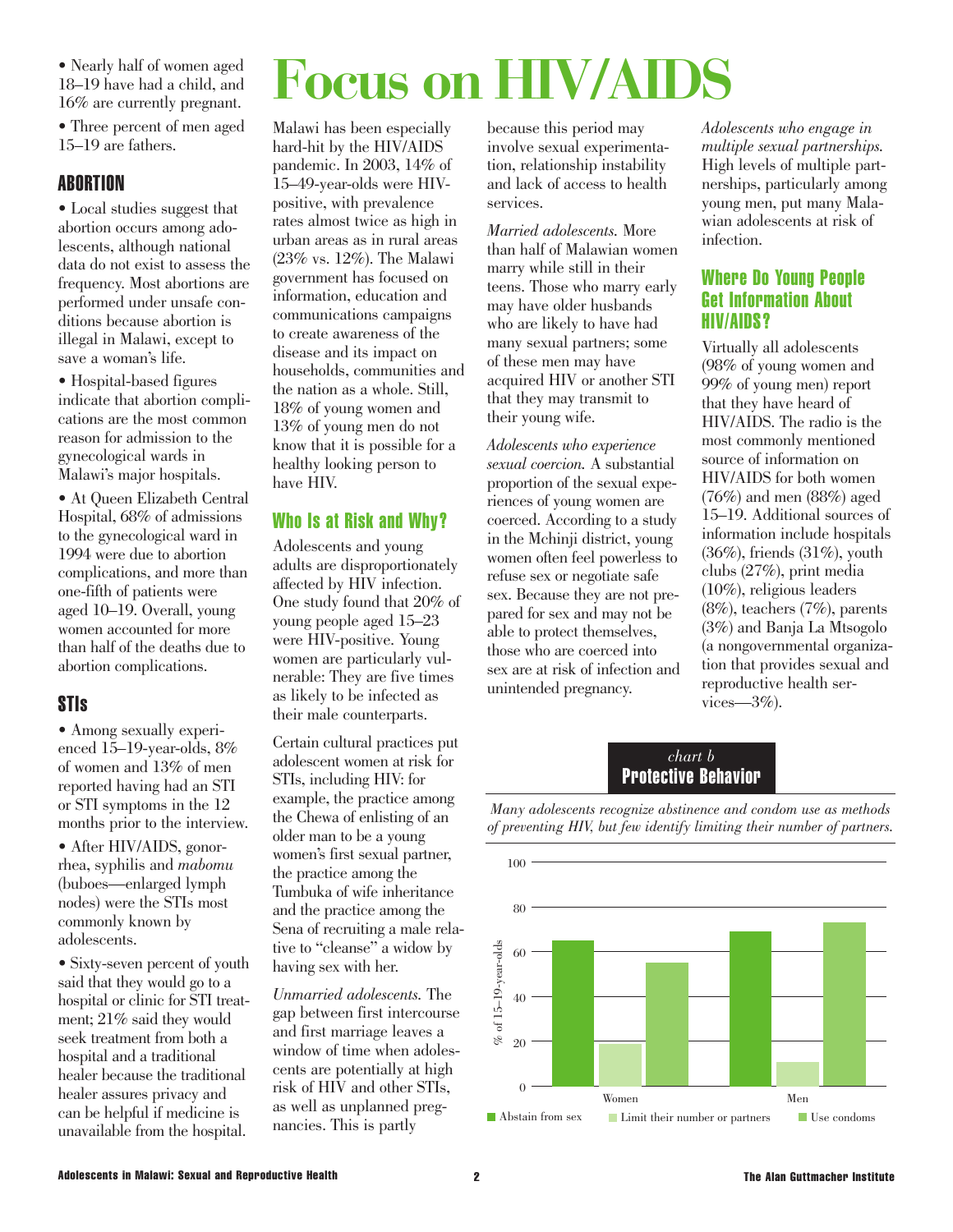Communication between parents and children about sex and sexuality is uncommon. In the past, many parents have relied on grandparents, aunts or traditional initiators (*anankungwi*) to discuss sexual matters with their children, but these sources are falling out of practice. As traditional sources of information are weakening and adolescents get more information from their friends, they are more likely to be misinformed about sexuality and reproduction.

#### How Do Adolescents Protect Themselves?

A large proportion of Malawian adolescents can correctly identify ways to prevent HIV. For example, among 15–19-year-olds, 55% of women and 73% of men identified condom use as a method of HIV prevention (Chart B). Yet this knowledge has not translated into protective behavior: Among sexually active 15–19-year-olds, 6% of women and 29% of men currently use a condom. Among those who use condoms, young women and men do so for different reasons: Twenty-one percent of women and 44% of men do so to prevent STIs only, 54% of women and 21% of men to prevent pregnancy only, and 20% of women and 28% of men to prevent both—which indicates that preventing unintended pregnancy is also an important concern among sexually active adolescents.

Knowing one's HIV status and that of one's partner can encourage protective behaviors. The majority of Malawian adolescents (over 80%) who have never been tested for HIV say that they would like to be, but only 7% have actually been tested

(Chart C). Many adolescents who are aware of voluntary counseling and testing (VCT) services but have not been tested cite several reasons: they do not need a test because they are not "promiscuous," VCT is not available in the community, they trust their partner, they are afraid of living a stressful life if they learn they are HIV-positive, they use condoms consistently or they are not sexually active. It is important to note that a small proportion of adolescents in Malawi report that they would not change their behavior if they discovered they were HIV-positive, and some say that they would want to spread the disease to as many partners as possible.

#### What Policies and Programs Are Available to Young People?

The government of Malawi has adopted policies that create an environment supportive of adolescent sexual and reproductive health. For example:

• The 1995 National Youth Policy identifies youth as a distinct sector of government policy and provides guidelines for developing programs and services to facilitate youth participation in national development efforts.

• Malawi's Family Planning Policy and Contraceptives Guidelines, revised in 1996, recognize the right of adolescents to reproductive health services. In addition, these guidelines encourage the introduction of family life education within families, in primary schools and at all other levels of education, with special efforts for out-ofschool youth.



*Most adolescents would like to be tested for HIV, but few have been.*



• The goal of the 2002 Reproductive Health Policy is to provide accessible, affordable, convenient and comprehensive reproductive health services to all women, men and young people.

• The recently developed 2003 National AIDS Policy provides the framework for implementing a multisectoral national response to the HIV/AIDS epidemic. Specific objectives include providing adequate resources for AIDS activities; observing human rights (including gender and cultural sensitivity); providing for special needs; and creating an enabling environment for the implementation of HIV/AIDS and related programs.

These policies are a critical step, but appropriate implementation of the policies is equally important. Much remains to be done in this respect.

A variety of programs have also been initiated in Malawi to address the sexual and reproductive health needs of adolescents.

• The National Reproductive Health Program provides safe maternal health care; family planning and adolescent reproductive health services; prevention and management of STIs, including HIV/AIDS; and equal access to information, education, supplies and services regardless of age, gender or economic status.

• The Youth Technical Sub-Committees coordinate health-related activities for youth, including HIV/AIDSrelated activities for in- and out-of-school youth in all districts of Malawi. These committees provide training for peer educators, counsel youth, establish community AIDS committees and provide information, education and counseling materials.

• The "Why Wait?" education program is an abstinence-based program emphasizing HIV/AIDS prevention and life skills for youth. The program was introduced in secondary schools in the 1990s and piloted in primary schools in 2003, with plans to scale up nationwide.